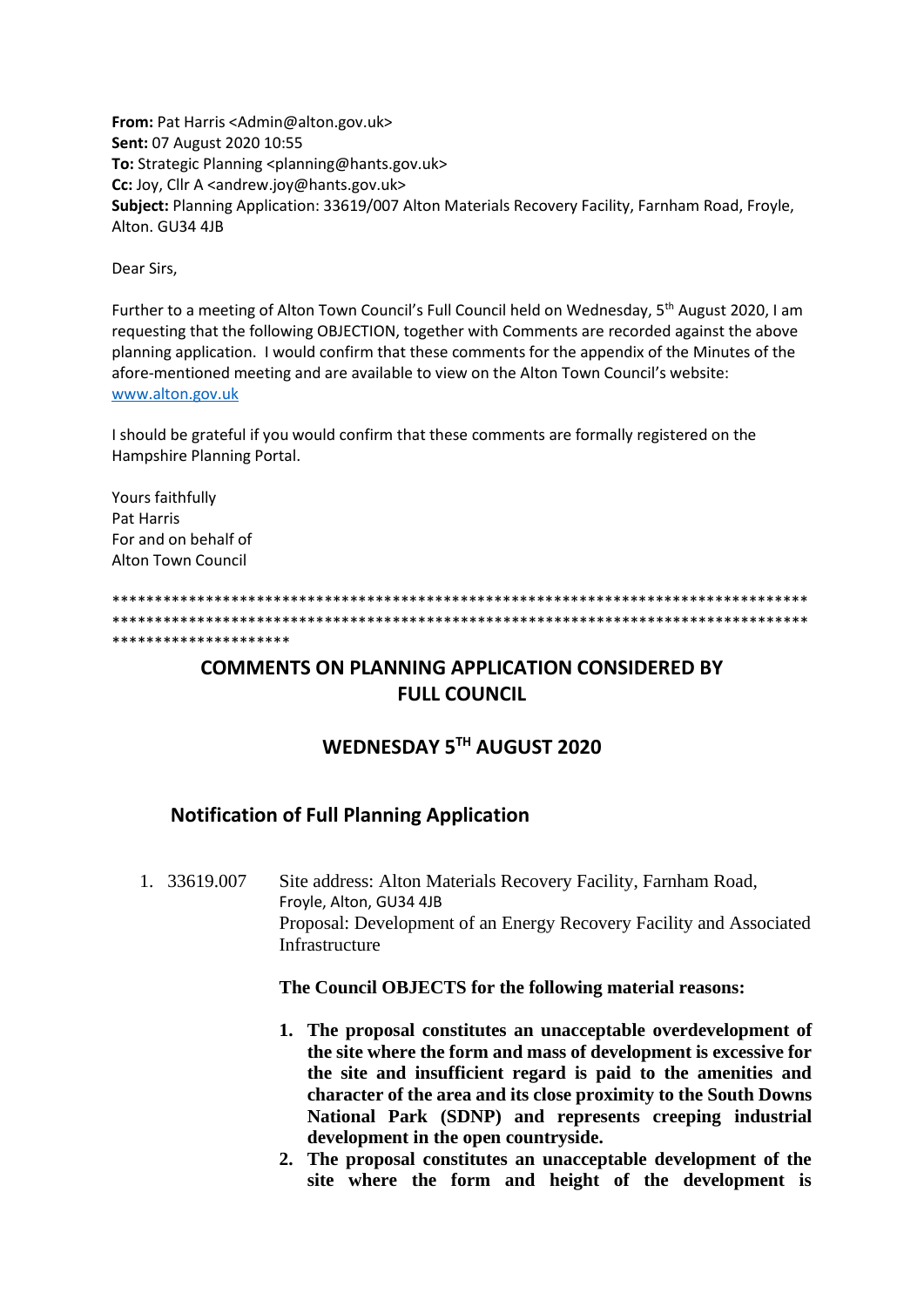**inappropriate given the scale of the existing commercial building and that of the immediate properties within close proximity of the proposed development.**

3. **The proposal constitutes an unacceptable intrusion of development outside of the settlement boundary in the open countryside to the detriment of the natural beauty of the East Hampshire Area of Outstanding Natural Beauty** *designated under Section 87 of the National Parks and Access to the Countryside Act 1947which acts as a gateway to the SDNP.*

**The Council would also add the following additional COMMENTS:**

- **1. Greater clarity is required on the catchment area of the waste being delivered to site and what happens to any residual waste or by-products of the incineration process which is classified as residual.**
- **2. Whilst acknowledging an immediate need for such a facility, the longer-term requirement is at odds with the published targets of Hampshire to meet its obligation of recycling 65% of the county's waste.**
- **3. Given the incinerator's active hours of use, the Council is concerned at the risk of pollution and impact on the air quality and in particular, the particulates that will be emitted from the chimneys to the detriment of residents in both the immediate area and that of the surrounding communities.**
- **4. The Council is disappointed that the electricity generated will not be serving the local Hampshire Community and is not forming part of a District Heating Plan**
- **5. The increase in carbon emissions generated by the requirement of additional HGV movements to the site is at odds with the Climate Emergency declared by Hampshire County Council, East Hampshire District Council and Alton Town Council.**

**Should Hampshire County Council be minded to approve this application, Alton Town Council would also require the following legal agreements to form part of any permission.**

- **1. A requirement to include a Heat Distribution system to the local area**
- **2. An obligation to be placed on the applicant to protect levels of local employment on the site**
- **3. A requirement to restrict vehicle movements so that HGV movements would not be permitted via the B3006 (Selborne Road) which is unsuitable for such heavy vehicles**
- **4. Independent on-going scrutiny will be required of all Plans and Operations throughout the lifetime of the site's operation**
- **5. A requirement to ensure that there is no initial or on-going threat to biodiversity which will require monitoring to ensure the scientific measurement of the variety of species, habitats, and ecosystems at this location is protected thus enabling the**